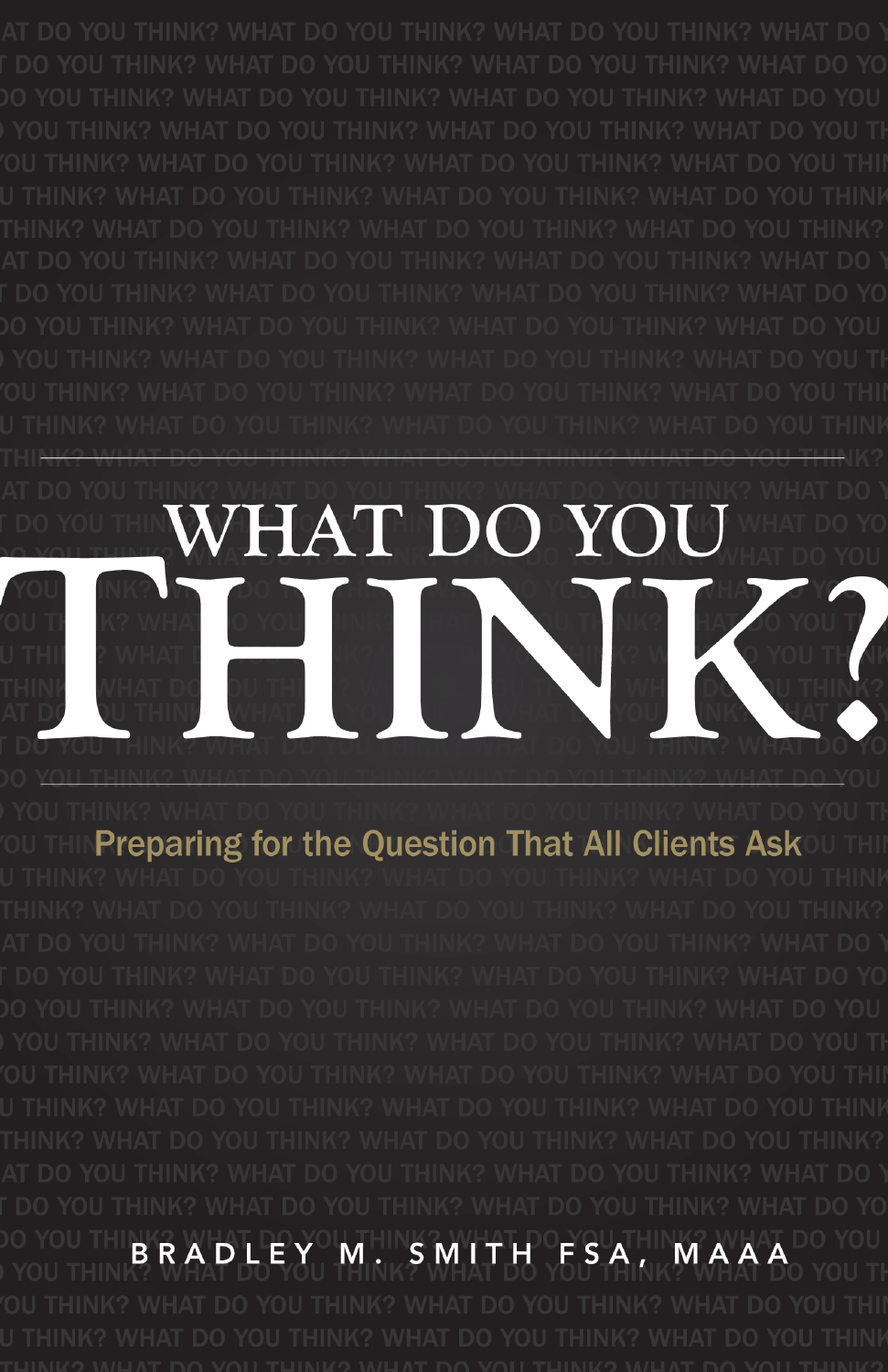## **Contents**

| <b>ACKNOWLEDGEMENTS</b>                                  | vii |
|----------------------------------------------------------|-----|
| <b>ABOUT THE AUTHOR</b>                                  | ix  |
| <b>INTRODUCTION</b>                                      | xi  |
| <b>SUCCEEDING IN YOUR CAREER</b>                         |     |
| The Question That All Clients Ask<br>1                   | 3   |
| $\overline{\mathbf{2}}$<br>Integrity                     | 8   |
| The Lessons of Enron<br>3.                               | 16  |
| When the "Do Right" Hurdle is Unclear<br>4               | 24  |
| Wins and Losses<br>5.                                    | 27  |
| The Ups and Downs of a Career<br>6                       | 29  |
| 7<br>The Most Important Day of My Life                   | 34  |
| Life Balance<br>8.                                       | 41  |
| 9<br>A Consultant's Most Important Skill                 | 43  |
| <b>10</b> Personal Skills Assessment                     | 45  |
| 11 Multitasking                                          | 47  |
| <b>12</b> Comfort with Ambiguity                         | 53  |
| 13 The (not so) Little Things Matter                     | 56  |
| <b>LEADERSHIP AND MANAGEMENT</b>                         |     |
| 14 Nordstrom or Wal Mart?                                | 63  |
| <b>15</b> Growth                                         | 69  |
| 16 Independent Advice and the Power of Disclosure        | 71  |
| 17 Models                                                | 75  |
| 18 Business Development (including Centers of Influence) | 77  |
| <b>19</b> Who You Know                                   | 82  |
| 20 Lessons Learned from the Financial Crisis of 2008     | 86  |
| STARTING YOUR CAREER THE RIGHT WAY                       |     |
| 21 The Three Things that All Interviewers Want to Know   | 95  |
| 22 Why Grades Matter                                     | 98  |
| 23 The Importance of Reading                             | 100 |
| 24 Travel Internationally                                | 102 |
| 25 The Value of the Interdisciplinary Approach           | 103 |
| CONCLUSION                                               | 105 |
| <b>ENDNOTES</b>                                          | 107 |
| <b>INDEX</b>                                             | 109 |
|                                                          | V   |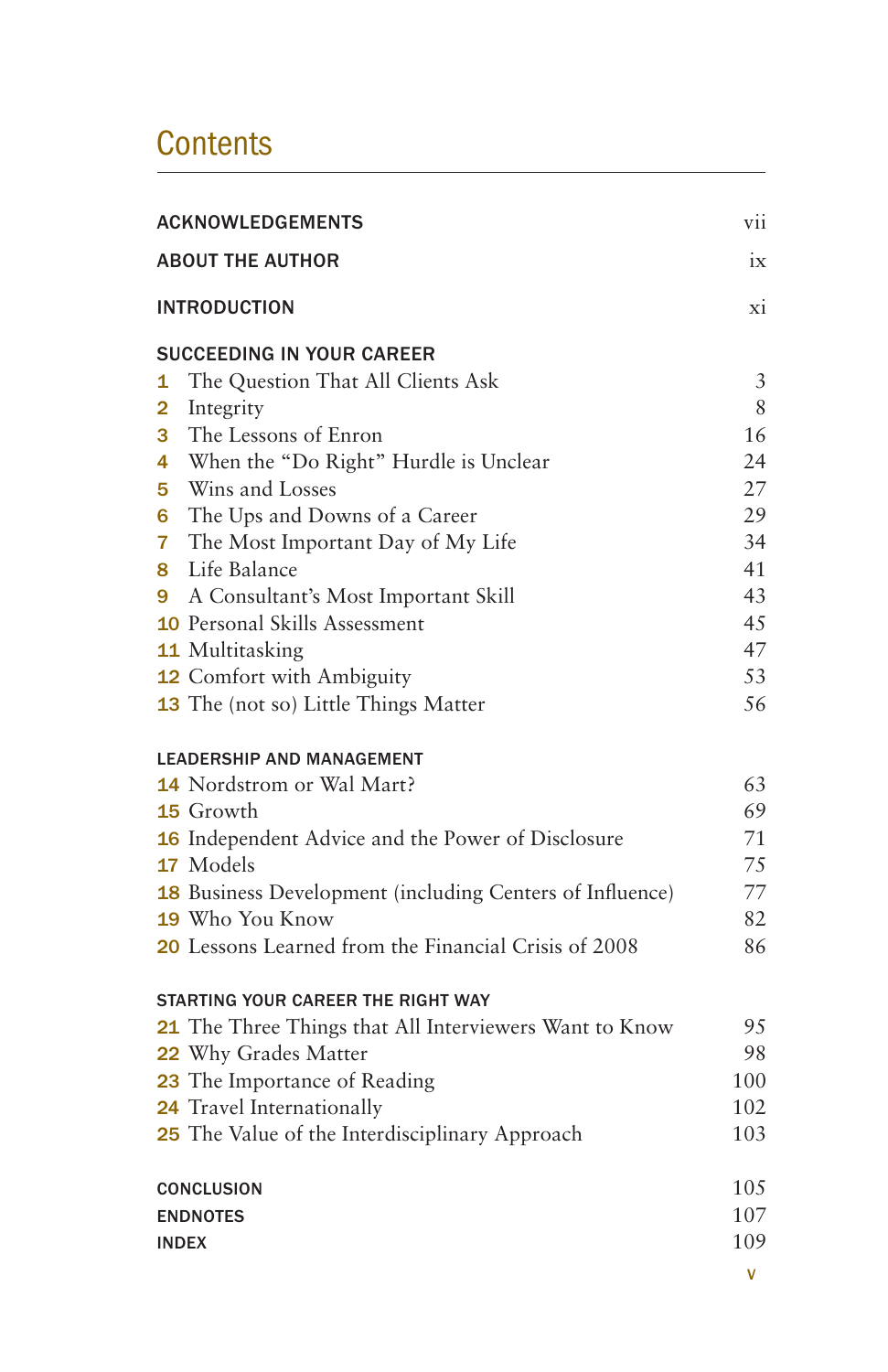## About the Author



BRADLEY M. SMITH, FSA, MAAA

Brad Smith is a graduate of the University of Illinois, a Fellow of the Society of Actuaries and a member of the American Academy of Actuaries. Brad joined Milliman, Inc. in 1986. He is a principal of the firm and has served as its chairman since May, 2000. As a consultant he specialized in the pricing and design of new products. Additionally, he assisted potential acquirers of life insurance companies with mergers and acquisitions.

Brad is a frequent speaker and has authored a number of papers. He is a co-author of the book *US GAAP for Life Insurers, 2nd edition* published by the Society of Actuaries. He has served as a board member and vice president on the Board of Directors of the Society of Actuaries and is an emeritus board member of The Actuarial Foundation, having served as its vice chairman. He has been married to Karen since 1977. They have one daughter, Emily.